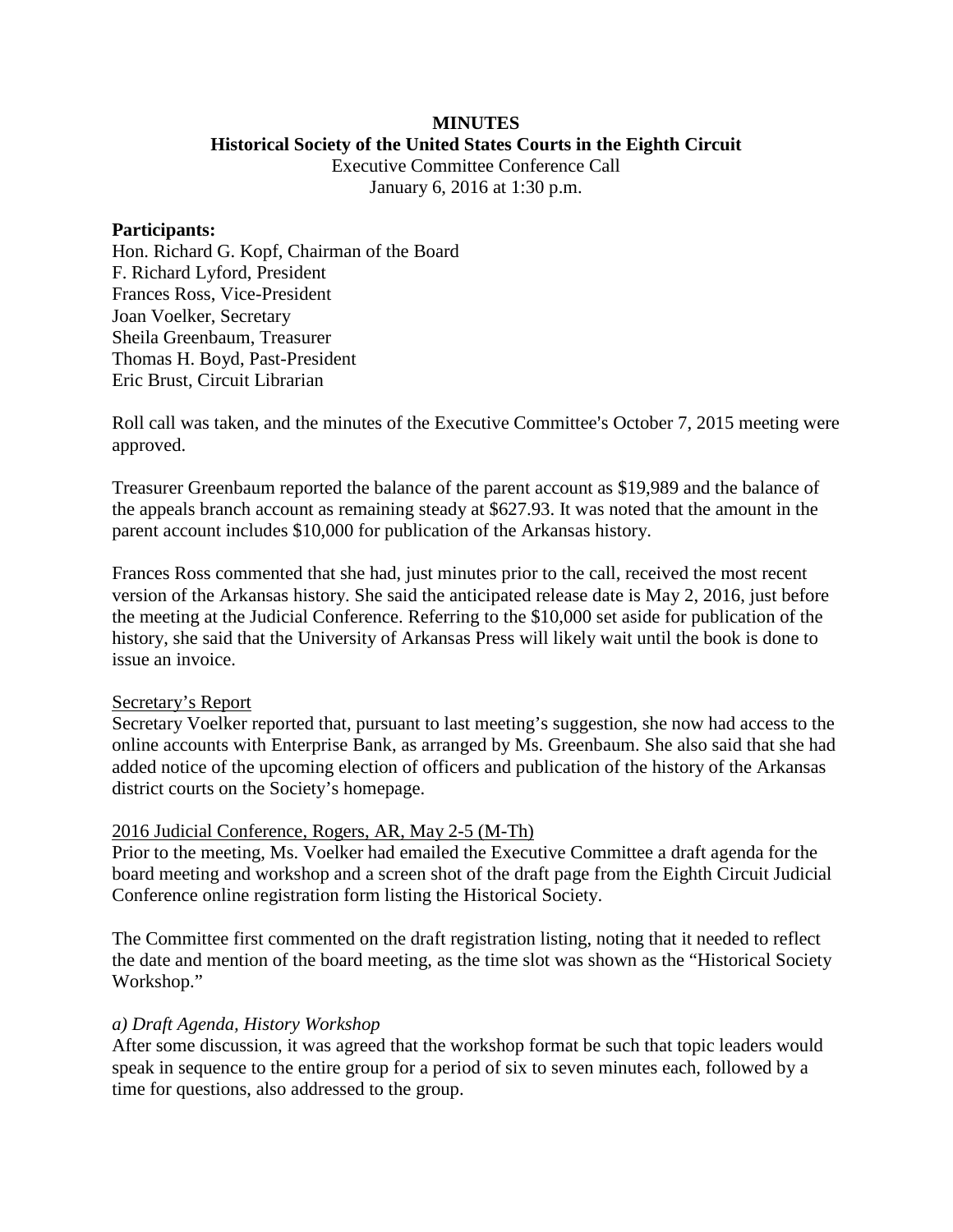As the speaker for the courthouse exhibits portion of the workshop was listed as "open" on the draft agenda, President Lyford told the committee that he had found a leader for this topic. It would be led by Paul Donnelly, who represents the Western District of Missouri on the Board. It was agreed that President Lyford would invite Judge Webber of the Eastern District of Missouri to also speak on exhibits or other topic.

The discussion turned to registration and guests to invite.

Frances Ross asked if she, as someone who is not with the courts, nor an attorney, would receive the email providing the link to online registration. It was decided that Mr. Brust would see that both Ms. Ross and University of Arkansas Press Director Mike Bieker receive the email.

Mr. Boyd mentioned that William Domnarski, an esteemed lawyer, historian, and writer, was interested in attending the conference. Mr. Boyd said that Mr. Domnarski is about to publish his highly anticipated biography on Judge Posner. The Committee discussed how to get Mr. Domnarski an invitation, and it was decided that Mr. Brust would find out who the program chairs were and share this with Mr. Boyd. Judge Kopf commented that it would be worth 20 minutes of time to hear Mr. Domnarski speak. Mr. Lyford offered to also approach Mike Giudicessi about an invitation for Mr. Domnarski. [Mr. Brust learned that the program liaison is Michelle Braun, Assistant Circuit Executive.]

# *b) Display Area*

Ms. Voelker had emailed PDFs of panels two and three of the *Baseball in the Eighth Circuit* display to the Committee prior to the call so they could consider whether to exhibit them at the conference. The Committee agreed to do so.

# Circuit Oral Histories

Ms. Voelker shared that Circuit Executive Millie Adams had asked the library to convey to the Historical Society that Ms. Adams would like oral histories done for any senior circuit judges who have not yet been interviewed.

Ms. Voelker said that after doing an inventory, she found that the candidates include Judge Morris Arnold, Judge Pasco Bowman, Judge Kermit Bye, Judge David Hansen, and Judge Michael Melloy.

Ms. Voelker noted that Frances Ross had interviewed Judge Arnold as a district judge, and Ms. Ross reported that Judge Arnold had been interviewed more recently by the Pryor Center for Arkansas Oral and Visual History. Ms. Ross agreed to see if the Eighth Circuit could receive a copy of the interview. [The 2009 interview is part of the University of Arkansas' Pryor Center's Arkansas Memories Project and is accessible at [this link.](http://pryorcenter.uark.edu/interview.php?thisProject=Arkansas%20Memories&thisInterview=ARNOLD-Morris&displayName=%20Morris%20%20Arnold)]

[The Committee is aware that Mr. Lyford has been trying for years to get Judge Hansen to agree to be interviewed, and that Mr. Lyford's branch, the Southern District of Iowa, has also considered interviewing Judge Melloy.]